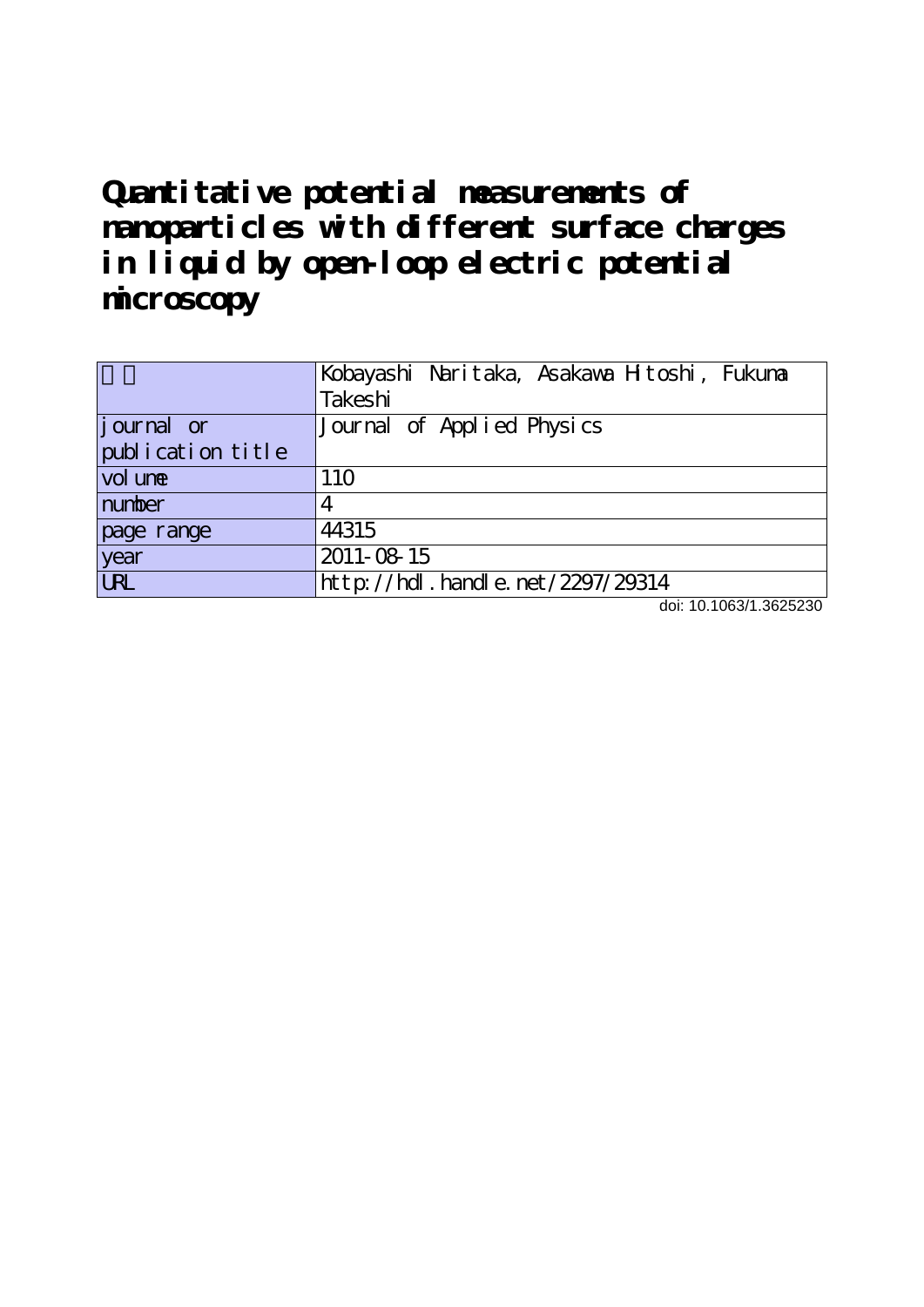# [Quantitative potential measurements of nanoparticles with different surface](http://dx.doi.org/10.1063/1.3625230) [charges in liquid by open-loop electric potential microscopy](http://dx.doi.org/10.1063/1.3625230)

Naritaka Kobayashi,<sup>1</sup> Hitoshi Asakawa,<sup>2</sup> and Takeshi Fukuma<sup>1,2,a)</sup>

1 Frontier Science Organization, Kanazawa University, Kakuma-machi, Kanazawa 920-1192, Japan 2 Bio-AFM Frontier Research Center, Kanazawa University, Kakuma-machi, Kanazawa 920-1192, Japan

(Received 25 May 2011; accepted 13 July 2011; published online 25 August 2011)

Local potential distribution plays important roles in physical, chemical and biological processes at a solid/liquid interface. However, the measurement of a local potential distribution in liquid has been a long-standing challenge, which has hindered understanding of the mechanisms for the various interfacial phenomena. Recently, we have developed a method to overcome this problem [Kobayashi et al., Rev. Sci. Instrum. 81, 123705 (2010)], which is referred to as open-loop electric potential microscopy (OL-EPM). Here, we present its first application to quantitative measurements of local potential distribution in liquid. In OL-EPM, an ac bias voltage is applied between a tip and sample and the first and second harmonic cantilever oscillations induced by the electrostatic force are detected and used for the calculation of a potential value. In the equation for the potential calculation, here we introduce a correction factor to cancel out the error caused by the difference in the deflection sensitivity to the first and second harmonic electrostatic forces. With the improved method, we have performed potential measurements of two types of latex beads with different surface charges. The measured potential difference between the different types of latex beads approximately corresponds to their zeta potential difference, which demonstrates the quantitative capability of OL-EPM. © 2011 American Institute of Physics. [doi:[10.1063/1.3625230](http://dx.doi.org/10.1063/1.3625230)]

## I. INTRODUCTION

Local potential distribution plays important roles in various processes at a solid/liquid interface. For example, adsorption of a particle to a surface and its migration on it are often driven by the local potential distribution. These physical phenomena are closely related to various processes. In biology, local potential distribution is one of the major driving forces to cause an adsorption of proteins or vesicles onto a cellular surface, transportation of ions and molecules along or across a membrane, and conformational changes of proteins. In chemistry, local potential distribution is closely related to the electron transfer involved in electrochemical or catalytic reactions at a solid/liquid interface.

To understand the mechanisms of these processes, it is desirable to directly measure a local potential distribution in liquid. So far, dynamic light scattering (DLS) measurements have often been performed for the determination of a zeta potential value, which is defined as a potential value at the slipping plane.<sup>[1](#page-5-0),[2](#page-5-0)</sup> However, the method does not allow to measure nanoscale local distribution of the potential. Thus, there have been strong demands for the method to measure local potential distribution at solid/liquid interfaces.

Kelvin probe force microscopy (KFM) (Ref. [3\)](#page-5-0) is a powerful tool which can visualize local potential distribution in air and vacuum on various surfaces such as semiconduc-tor,<sup>[4](#page-5-0)</sup> organic,<sup>[5](#page-5-0)</sup> and biological materials.<sup>[6](#page-5-0)</sup> KFM is usually combined with dynamic mode atomic force microscopy (AFM) (Ref. [7](#page-5-0)), namely, amplitude modulation AFM (AM-AFM) (Ref. [8](#page-5-0)) or frequency modulation AFM (FM-AFM) (Ref. [9\)](#page-5-0). However, KFM cannot be operated in liquid. In KFM, the application of ac and dc bias voltages between a tip and a sample induces electrochemical reactions and redistribution of ions and water molecules. These phenomena give rise to uncontrollable spurious forces, $10,11$  which not only disturb the stable operation of KFM but also influences structures and properties of a sample.

In our previous study, $12$  we developed a method to overcome these difficulties. In this method, only an ac bias voltage with a relatively high modulation frequency  $[f_m(\equiv \omega_m/2\pi)]$  is applied between a tip and a sample. The spurious force is greatly suppressed by increasing  $f_m$  due to slow time response of electrochemical reactions and redistribution of ions and water molecules. Local potential is calculated from the first and second harmonic oscillation amplitudes  $(A_1 \text{ and } A_2 \text{, respectively})$  of a cantilever induced by the application of an ac bias voltage. In contrast to KFM, the method is free from the bias feedback control. Thus, we refer to this method as open-loop electric potential microscopy (OL-EPM). The idea of using two frequency components in dynamic-mode AFM is similar to that of bimodal AFM.[13,14](#page-5-0) While bimodal AFM uses the first and second flexural modes of a cantilever, the first and second harmonic frequencies used in OL-EPM are generally lower than the fundamental resonance of the cantilever.

In the previous study, we demonstrated the measurement of nanoscale potential distribution of a dodecylamine thin film on highly oriented pyrolytic graphite (HOPG) in 1 mM NaCl solution by OL-EPM. However, quantitative a)Electronic mail: fukuma@staff.kanazawa-u.ac.jp.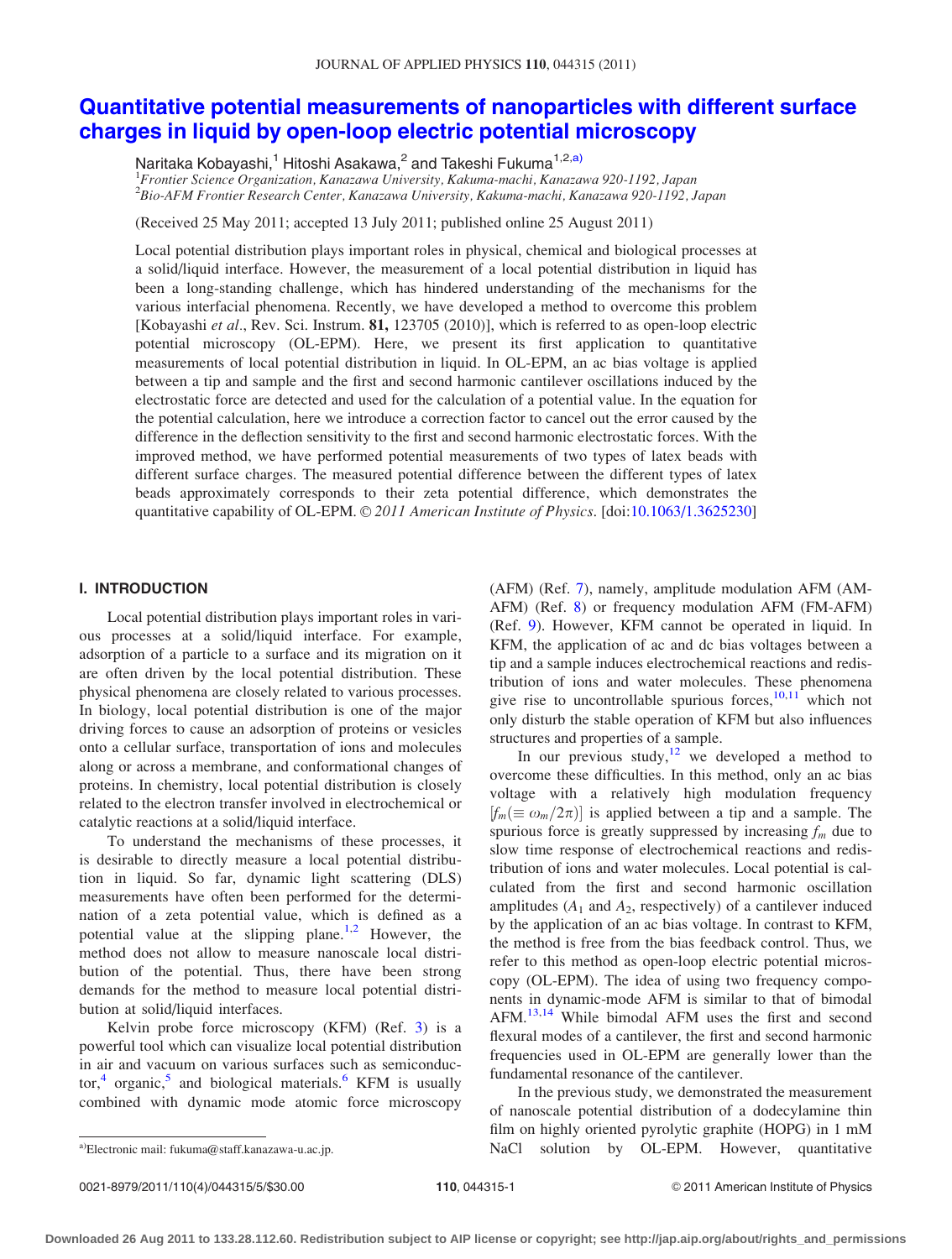<span id="page-2-0"></span>performance of OL-EPM has not been confirmed due to following reasons. First, the error caused by the frequency dependence of the force sensitivity, which is given by a transfer function  $[G(\omega)]$  of a cantilever, was not taken into account. In OL-EPM, a potential value is calculated from the ratio of  $A_1$  to  $A_2$ . Thus, the difference between  $G(\omega_m)$  and  $G(2\omega_m)$  leads to an error in the calculation of a potential value. Second, neither the surface potential nor the zeta potential of the dodecylamine thin film on HOPG in 1 mM NaCl solution was unknown. Therefore, it was difficult to quantitatively evaluate the validity of the potential values measured by OL-EPM.

In this study, to overcome the first problem, we introduce a correction factor  $(\chi)$  in the calculation of a potential value in OL-EPM. The correction factor is used for compensating the error caused by the difference between  $G(\omega_m)$  and  $G(2\omega_m)$ . We also present a way to determine appropriate values for  $\chi$  and  $f_m$  based on  $A_1$  and  $A_2$  versus  $f_m$  curves. To overcome the second problem, we use two types of nanoparticles with different surface charges in the potential measurements by OL-EPM. The zeta potential value of such nanoparticles can be readily measured by DLS measurement. Thus, we evaluate the quantitative performance of OL-EPM by comparing the results obtained by OL-EPM and those obtained by DLS measurement.

## II. BASIC PRINCIPLE

In OL-EPM, only an ac bias voltage  $[V_{ac} \cos(\omega_m t)]$  with a relatively high modulation frequency is applied between a tip and a sample. A tip-sample electrostatic interaction force  $(F_{es})$  induced by the application of an ac bias voltage is given by

$$
F_{es} = \frac{1}{2} \frac{\partial C_{ts}}{\partial z} \left[ V_s^2 + \frac{1}{2} V_{ac}^2 - 2V_s V_{ac} \cos(\omega_m t) + \frac{1}{2} V_{ac}^2 \cos(2\omega_m t) \right],
$$
\n(1)

where  $C_{ts}$  and z are tip-sample capacitance and Z position of a tip, respectively.  $F_{es}$  contains dc,  $\omega_m$ , and  $2\omega_m$  components  $(F<sub>es0</sub>, F<sub>es1</sub>,$  and  $F<sub>es2</sub>$ , respectively). In our previous study,<sup>12</sup> we demonstrated that the spurious force  $(F_{sp})$  is sufficiently suppressed at  $f_m$  higher than 30 kHz in 1 mM NaCl solution, and hence  $F_{est}$  and  $F_{es2}$  are proportional to  $V_{ac}$  and  $V_{ac}^2$ , respectively.

From Eq. (1),  $A_1$  and  $A_2$  are given by

$$
A_1 = G(\omega_m) \left| \frac{\partial C_{\iota s}}{\partial z} V_s \right| V_{ac}, \tag{2}
$$

$$
A_2 = G(2\omega_m) \left| \frac{\partial C_{ts}}{\partial z} \right| \frac{V_{ac}^2}{4}.
$$
 (3)

 $G(\omega)$  is given by

$$
G(\omega) = \frac{1}{k} \frac{1}{\sqrt{[1 - (\omega/\omega_0)^2] + [\omega/(Q\omega_0)]^2}},
$$
(4)

where  $k$  is the spring constant of a cantilever. Equations  $(2)$ and (3) indicate that  $|V_s|$  can be obtained from the ratio of  $A_1$ to  $A_2$ . Thus,  $|V_s|$  is given by

$$
|V_s| = \frac{G(2\omega_m)}{G(\omega_m)} \frac{A_1}{A_2} \frac{V_{ac}}{4}.
$$
 (5)

The polarity of  $V_s$  can be determined by cos  $\phi_1$ , where  $\phi_1$  is the phase difference between the cantilever oscillation at  $f_m$ and the ac bias voltage.  $\phi_1$  ideally takes either 0° or 180° depending on the polarity of  $V_s$ . However, in practice, it often shows slight deviation from one of these values owing to the phase delay or noise caused by a cantilever deflection sensor, an ac bias circuit, and/or dielectric material between a tip and a sample. Therefore,  $\cos \phi_1$  is used only for the determination of the polarity of  $V_s$  as described by

$$
V_s = sgn(\cos \phi_1) \frac{G(2\omega_m)}{G(\omega_m)} \frac{A_1}{A_2} \frac{V_{ac}}{4}
$$
  
= sgn(X<sub>1</sub>)  $\frac{G(2\omega_m)}{G(\omega_m)} \frac{A_1}{A_2} \frac{V_{ac}}{4}$ , (6)

where  $X_1$  is defined by  $X_1 \equiv A_1 \cos \phi_1$ . Here, we define a correction factor  $\chi$  by the following equation.

$$
\chi \equiv \frac{G(2\omega_m)}{G(\omega_m)}.\tag{7}
$$

From, Eqs.  $(5)$  and  $(6)$ ,  $V_s$  is given by

$$
V_s = \text{sgn}(X_1) \frac{A_1}{A_2} \frac{V_{ac}}{4} \chi.
$$
 (8)

In our previous study,<sup>[12](#page-5-0)</sup> we assumed that  $f_m$  was sufficiently lower than the resonance frequency  $(f_0)$  of a cantilever and hence  $G(\omega_m) = G(2\omega_m) = 1/k$ . This corresponds to the situation where  $\chi = 1$  is assumed in Eq. (8). However, this assumption is not necessarily true and  $\chi$  often shows deviation from 1 as confirmed in the following experiment. Thus, potential values calculated from  $\gamma = 1$  have contained some error caused by the difference between  $G(\omega_m)$  and  $G(2\omega_m)$ . In this study, we have taken the correction factor  $\chi$  into account to cancel out this error and have improved the accuracy in the calculation of the potential by OL-EPM.

### III. EXPERIMENTAL DETAILS

Figure 1 shows the experimental setup for OL-EPM used in this experiment. OL-EPM was developed by modifying a home-built liquid-environment dynamic mode AFM



FIG. 1. (Color online) Experimental setup of OL-EPM in liquid. A capacitor is inserted into the bias circuit to prevent an accidental application of a dc bias voltage. A cantilever was excited by piezoactuator, which is not shown here for clarity.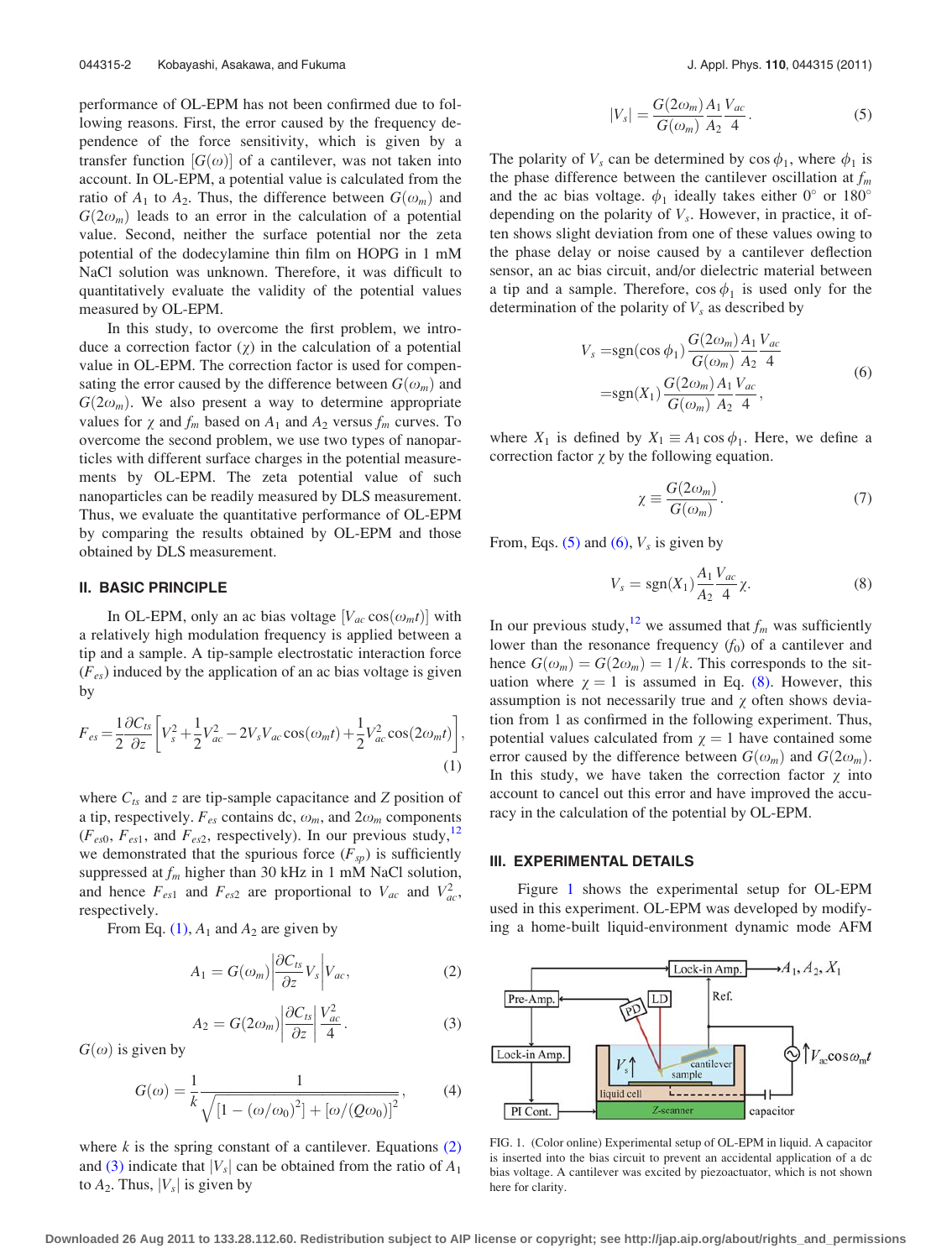with a low noise cantilever deflection sensor.<sup>[15](#page-5-0)–[17](#page-5-0)</sup> In principle, OL-EPM can be combined with any types of dynamicmode AFM (Ref. [7](#page-5-0)) such as AM-AFM, FM-AFM, and phase modulation AFM (PM-AFM). In this study, we combined it with AM-AFM. In AM-AFM, a cantilever is oscillated with fixed excitation amplitude and frequency near the cantilever resonance. The tip-sample distance is controlled such that oscillation amplitude (A) of a cantilever is kept constant. The free oscillation amplitudes  $(A_0)$  and amplitude setpoints  $(A_{sp})$ used for the measurements are given in the corresponding figure captions. The oscillation amplitude A was detected with a lock-in amplifier (OC4: SPECS) and the tip-sample distance was regulated with a commercially available AFM controller (RC4: SPECS). A Si cantilever (NCH: Nanoworld) with  $f_0$  of approximately 130 kHz in liquid was used. The cantilever was coated with an Au thin film on the front and back sides (thickness: 50 nm). A digital lock-in amplifier (HF2LI: Zurich Instruments) was used for producing an ac bias voltage and the measurements of  $A_1$ ,  $A_2$ , and  $X_1$ .

We used latex beads with surfaces terminated by amino (01-01-251: Micromod) and carboxyl groups (01-02-25 and 01-02-50: Micromod). They are positively and negatively charged in neutral solution, respectively. First, latex beads with amino and carboxyl groups were diluted with pure water to 100  $\mu$ g/ml and 10  $\mu$ g/ml, respectively. Then, these solutions are sonicated to prevent aggregation of latex beads for 30 min. After that, one of the diluted solutions was dropped onto a cleaved HOPG surface (ZYA: NT-MDT) and the sample was left for 5 min. The remaining water on the HOPG surface was blown by  $N_2$  gas. The procedure was repeated with the other diluted solution to deposit the two types of latex beads on the same HOPG surface. Finally, the sample was immersed in 1 mM NaCl solution and imaged by OL-EPM.

### IV. RESULTS AND DISCUSSION

## A. Determination of  $\chi$  and  $f_m$

In OL-EPM in liquid,  $f_m$  should be set at a relatively high frequency but sufficiently lower than  $f_0$ . To determine a suitable  $f_m$  value, we measured  $f_m$  dependences of  $A_1$  and  $A_2$ at  $V_{ac} = 1$  V on a cleaved HOPG surface in 1 mM NaCl solution (Fig. 2). At the low  $f_m$  range,  $A_1$  and  $A_2$  increase with decreasing  $f_m$  due to spurious forces induced by the electrochemical reactions and redistribution of ions and water molecules. The  $A_1$  and  $A_2$  curves also show peaks at  $f_m = 130$ 



FIG. 2. (Color online) Modulation frequency dependences of  $A_1$  and  $A_2$ measured on an HOPG surface in 1 mM NaCl solution  $(f_0 = 130.1 \text{ kHz},$  $Q = 6.9$ ).  $V_{ac}$  was set at 1 V. The tip-sample distance is set at 100 nm.

kHz and 65 kHz, respectively, owing to the influence from  $G(\omega_m)$  and  $G(2\omega_m)$ .

In the  $A_1$  and  $A_2$  curves, the spurious force is sufficiently suppressed at the frequency range of  $f_m \geq 30$  kHz and  $f_m \geq$ 15 kHz, respectively. At  $f_m = 30$  kHz,  $G(\omega_m)$  is almost equal to  $1.0/k$   $[G(\omega_m) = 1.06/k]$ . Thus,  $A_1$  response is almost free from the influence from  $G(\omega_m)$  at this frequency. However, the influence from  $G(2\omega_m)$  at  $2f_m = 60$  kHz is significantly larger than  $1.0/k$   $[G(2\omega_m) = 1.26/k]$ , and hence not negligible. Therefore, the influence from  $G(\omega_m)/G(2\omega_m)$  should be canceled out by the correction factor  $\chi$ . In this experiment, the value for  $\chi$  was estimated to be 1.2 by Eqs. [\(4\)](#page-2-0) and [\(7\)](#page-2-0).  $f_0$ and Q were determined by fitting a thermal spectrum of the cantilever. We estimated  $\chi$  in the same way for several cantilevers of the same type and found out that it takes almost the same value under the same experimental conditions. Based on these results, we used  $f_m = 30$  kHz and  $\chi = 1.2$  in the following experiments for accurate and reproducible measurements.

## B. Potential measurements of latex beads with different charges and sizes

We performed potential measurements of latex beads on a cleaved HOPG surface in 1 mM NaCl solution (Fig. [3](#page-4-0)). The latex beads include the ones with surfaces terminated by amino and carboxyl groups (A-LB and C-LB, respectively). They are positively and negatively charged in neutral solution, respectively. A-LBs used in this experiment have a smaller nominal diameter (25 nm) than that of C-LBs (50 nm). Thus, we are able to differentiate them from size.

In the topographic image [Fig.  $3(a)$ ], latex beads with two different sizes are imaged as shown in the height profile [Fig.  $3(e)$ ] measured along Line A-B in Fig.  $3(a)$ . The height histogram [Fig.  $3(g)$ ] of latex beads imaged in Fig.  $3(a)$ shows two peaks. This indicates that latex beads with two different sizes are deposited on the HOPG surface. The average heights of the smaller and the larger latex beads are 26 nm and 68 nm, respectively. These values approximately agree with nominal diameters of A-LB (25 nm) and C-LB (50 nm), respectively. Therefore, we concluded that the smaller and the larger latex beads should correspond to A-LB and C-LB, respectively.

The potential image [Fig.  $3(b)$ ] was calculated from the  $A_1$  and  $A_2$  images [Figs. [3\(c\)](#page-4-0) and [3\(d\)](#page-4-0)] and Eq. [\(8\)](#page-2-0).  $X_1$  was also recorded for determining the polarity of  $V_s$  (not shown here). The potential profile [Fig. [3\(f\)\]](#page-4-0) measured along Line C-D in Fig. [3\(b\)](#page-4-0) shows the existence of latex beads with two different potential values. A comparison between the potential and the topographic images reveals that the potential values measured on larger beads (C-LBs) are smaller than those measured on smaller beads (A-LBs). The potential histogram [Fig.  $3(h)$ ] of the latex beads imaged in Fig.  $3(b)$  shows two peaks. This indicates that these latex beads can be classified into two types with different potential. The average of the potential value measured on the A-LBs (i.e., smaller beads) is 70 mV higher than that measured on the C-LBs (i.e., larger beads). This is consistent with the expectation that a positively charged A-LB exhibits a higher surface potential than a negatively charged C-LB. In fact, zeta potential of the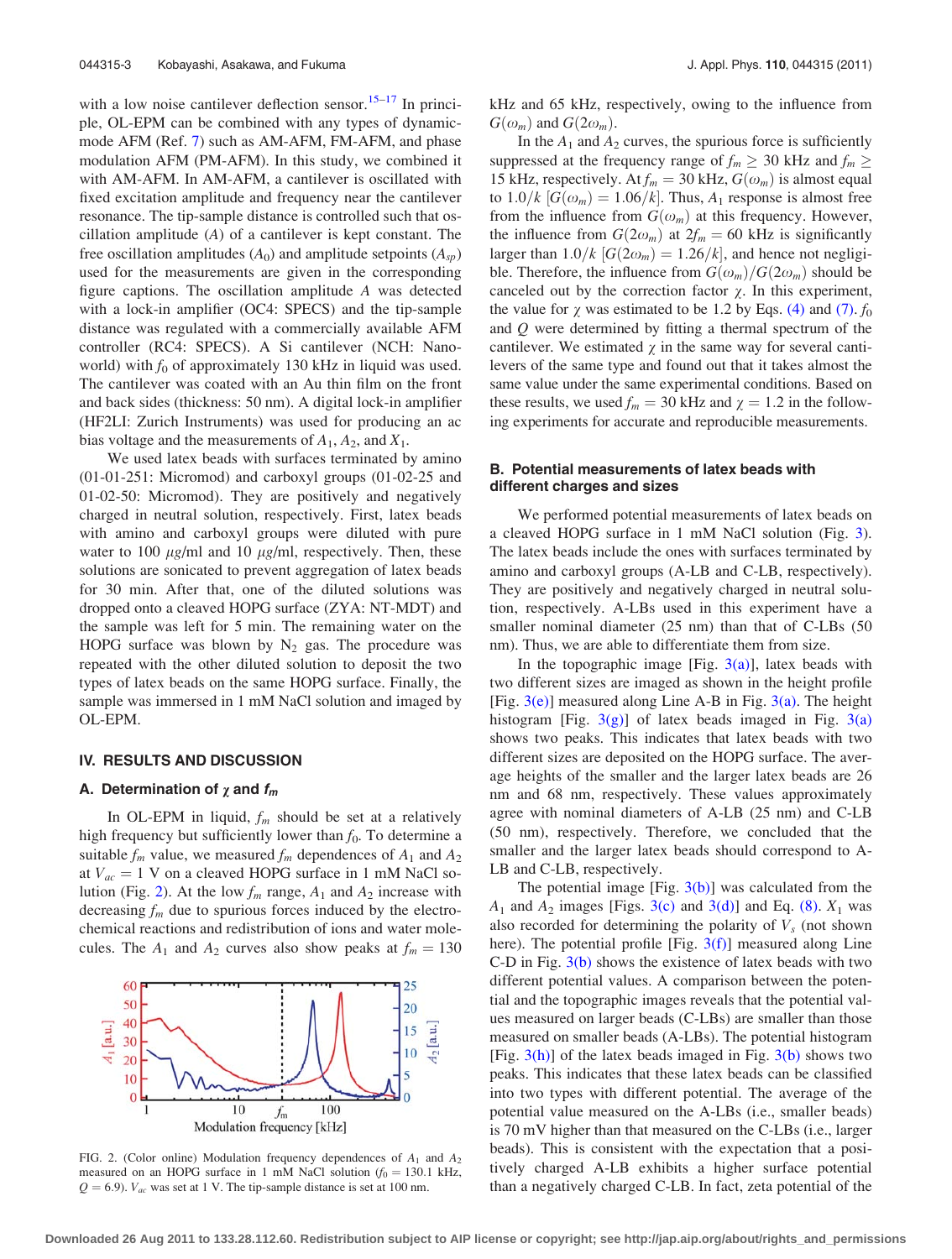<span id="page-4-0"></span>

FIG. 3. (Color online) (a) Topographic, (b) potential, (c)  $A_1$ , and (d)  $A_2$  images of A-LBs and C-LBs on the HOPG surface in 1 mM NaCl solution (scan size:  $3 \mu m \times 3 \mu m$ ,  $f_0 = 142.1 \text{ kHz}$ ,  $Q = 8.2$ ,  $A_0 = 0.67 \text{ nm}$ ,  $A_{sp} = 0.63 \text{ nm}$ ,  $f_m = 30 \text{ kHz}$ ,  $V_{ac} = 1 \text{ V}$ ,  $\chi = 1.2$ ). (e) Height and (f) potential profiles measured along Line A-B in (a) and Line C-D in (b), respectively. (g) Height and (h) potential histograms of the latex beads imaged in panel (a) and in panel (b), respectively.

A-LBs and C-LBs determined by DLS measurement are 5  $mV$  and  $-50$  mV at pH 7, respectively. The potential difference between the A-LB and C-LB estimated from the OL-EPM image (70 mV) approximately agrees with their zeta potential difference (55 mV).

One of the possible reasons for the 15 mV difference between the results obtained by OL-EPM and DLS measurements is the potential variation in the direction perpendicular to the surface. The zeta potential is defined as the potential at the slipping plane. However, the potential value measured by OL-EPM should reflect the potential averaged over the distance range corresponding to the cantilever oscillation. Therefore, more precise interpretation of the potential values measured by OL-EPM may require measurements of 3D potential distribution, which however is beyond the scope of the present study.

# C. Potential measurements of latex beads with the same charge and different sizes

To investigate the influence from the height difference between the latex beads on the potential values measured by OL-EPM, we performed potential measurements of C-LBs  $(C-LB<sub>1</sub>$  and  $C-LB<sub>2</sub>)$  with two different nominal diameters  $(C-LB_1: 25 \text{ nm}$  and  $C-LB_2: 50 \text{ nm}$ ) (Fig. [4](#page-5-0)). As they have the same surface termination, they are expected to exhibit the same potential value.

The topographic image in Fig.  $4(a)$  shows latex beads with two different sizes. The height variation of the latex beads is clearly seen in the height profile [Fig.  $4(e)$ ] measured along Line A-B in Fig.  $4(a)$ . The height histogram [Fig.  $4(g)$ ] of the latex beads imaged in Fig.  $4(a)$  shows two peaks. This indicates that latex beads with two different sizes are deposited on the HOPG surface. The average heights of  $C-LB_1$  and  $C-LB_2$  are 23 nm and 69 nm, respectively. These values approximately agree with their nominal diameters. Therefore,  $C-LB_1$  and  $C-LB_2$  should correspond to the smaller and the larger beads observed in the topographic image, respectively.

The potential image in Fig.  $4(b)$  was calculated from the  $A_1$  and  $A_2$  images [Figs. [4\(c\)](#page-5-0) and [4\(d\)](#page-5-0)] and Eq. [\(8\)](#page-2-0).  $X_1$  was also recorded for determining the polarity of  $V_s$  (not shown here). In spite of the height difference between  $C-LB_1$  and  $C-LB_2$  observed in the topographic image [Fig. [4\(a\)\]](#page-5-0), all the latex beads show almost the same contrast in the potential image  $[Fig. 4(b)]$  $[Fig. 4(b)]$ . For example, the potential profile  $[Fig. 4(b)]$ . [4\(f\)](#page-5-0)] measured along Line C-D in Fig. [4\(b\)](#page-5-0) shows that the potential values measured on the latex beads are almost constant in spite of their height variations [Fig.  $4(e)$ ]. The potential histogram [Fig.  $4(h)$ ] of the latex beads imaged in Fig. [4\(b\)](#page-5-0) shows a single peak. These results demonstrate that the cross talk between the potential measurement by OL-EPM and the height measurement by AM-AFM is negligible. Therefore, the potential variation observed in Fig.  $3(b)$  is unlikely to be caused by such a cross talk but represents the true potential difference between the different types of the latex beads.

## V. SUMMARY

In this study, we have introduced a correction factor in the calculation of the potential value in OL-EPM, which improved the quantitative performance of OL-EPM in liquid. With the improved method, we measured the potential difference between the latex beads having positive and negative charges and compared it with their zeta potential difference. The potential difference measured by OL-EPM approximately agrees with their zeta potential difference. We also